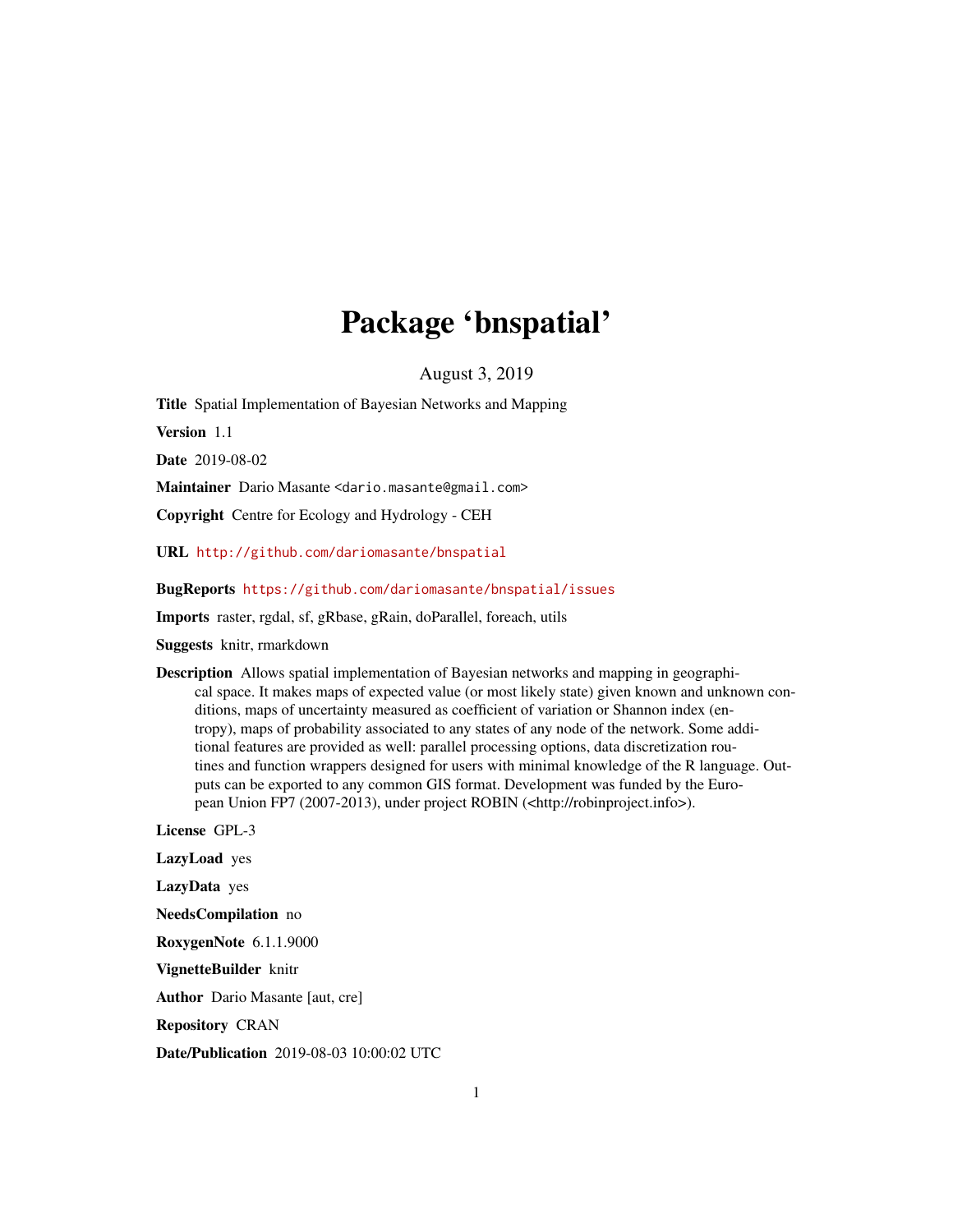### <span id="page-1-0"></span>R topics documented:

| Index | 19 |
|-------|----|
|       |    |
|       |    |
|       |    |
|       |    |
|       |    |
|       |    |
|       |    |
|       |    |
|       |    |
|       |    |

<span id="page-1-1"></span>aoi *Build area of interest (A.O.I.)*

#### Description

This function creates a spatial object (raster or vector) defining the area of interest, by taking a bounding box or a spatial object, or unioning the input spatial objects if more than one are provided. When msk is a list of rasters, extent is set equal to their combined extent (union) and resolution to the finest resolution among them.

#### Usage

aoi(msk, mskSub = NULL, xy = FALSE, bbox = NULL)

| msk    | a character (path to raster or vector file), or a bounding box as numeric (xmin,xmax,ymin,ymax),<br>or one or more (as list of) rasters of class "RasterLayer", or a single object of<br>class "sf" or "SpatialPolygonsDataFrame". The reference data (raster or vector)<br>to be used as mask. All model outputs will have the same extent (outline) as this<br>object. All locations with no data (i.e. NA) cells in msk input will be ignored as<br>well. |
|--------|--------------------------------------------------------------------------------------------------------------------------------------------------------------------------------------------------------------------------------------------------------------------------------------------------------------------------------------------------------------------------------------------------------------------------------------------------------------|
| mskSub | vector of values, for raster data only. The subset values from msk which should<br>be considered to build the area of interest. All other values will be ignored and<br>masked out during modelling.                                                                                                                                                                                                                                                         |
| xy     | logical. Should return a two column matrix of x and y coordinates of cells centre<br>(raster data) or the IDs of features? Defaults to FALSE, returning an object of<br>class RasterLayer or sf.                                                                                                                                                                                                                                                             |
| bbox   | numeric of four elements, the coordinates defining a rectangle (bounding box)<br>to limit the area of interest. Must be ordered as xmin, xmax, ymin, ymax. Coor-<br>dinates must be in the same reference system as spatial data.                                                                                                                                                                                                                            |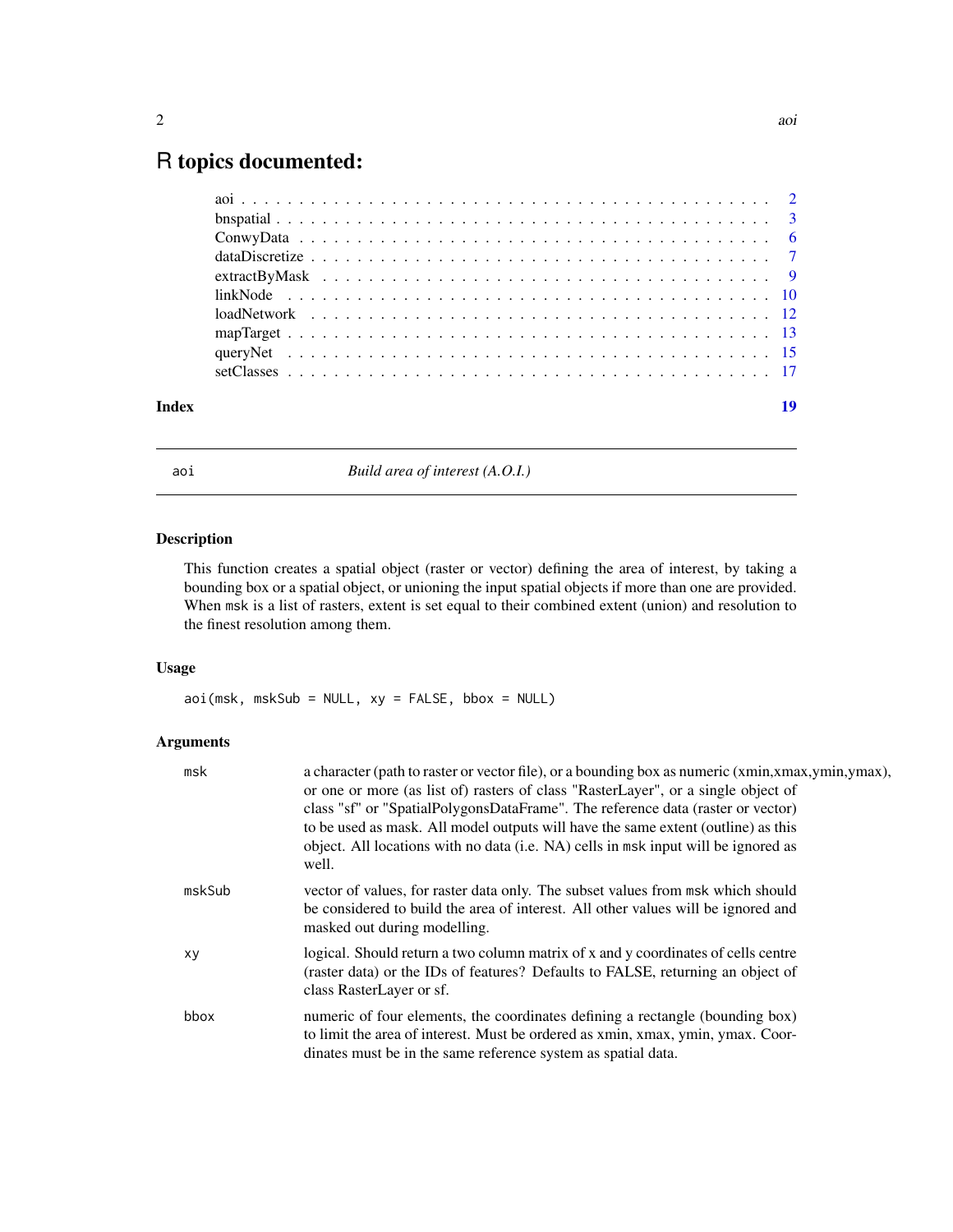#### <span id="page-2-0"></span>bnspatial 3

#### Details

If rasters are used, all model outputs will have the same resolution and same extent as inherited from msk. All locations with no data (i.e. NA) cells from msk will be ignored as well.

#### Value

An object of class RasterLayer or sf, or a matrix of coordinates of mask cells (raster only). In the former case, valid cells (i.e. the area of interest) will have value 1, NA otherwise.

#### See Also

[extractByMask](#page-8-1)

#### Examples

```
## Make a mask from a group of input layers:
list2env(ConwyData, environment())
network <- LandUseChange
spatialData <- c(ConwyLU, ConwySlope, ConwyStatus)
m <- aoi(spatialData)
m
## Plot mask
library(raster)
m <- aoi(ConwyLU)
plot(m)
## Make mask from a subset of values and plot
m <- aoi(ConwyLU, mskSub=c(2,3))
plot(m)
## Return coordinates of valid mask locations
coord <- aoi(ConwyLU, xy=TRUE)
head(coord)
## Using a bounding box
aoi(ConwyLU, bbox=c(270000, 284950, 347000, 365000))
## For vectorial spatial data. Note xy=TRUE shall return the features IDs
Conwy = sf::st_read(system.file("extdata", "Conwy.shp", package = "bnspatial"))
aoi(Conwy, bbox=c(270000, 284950, 347000, 365000))
```
<span id="page-2-1"></span>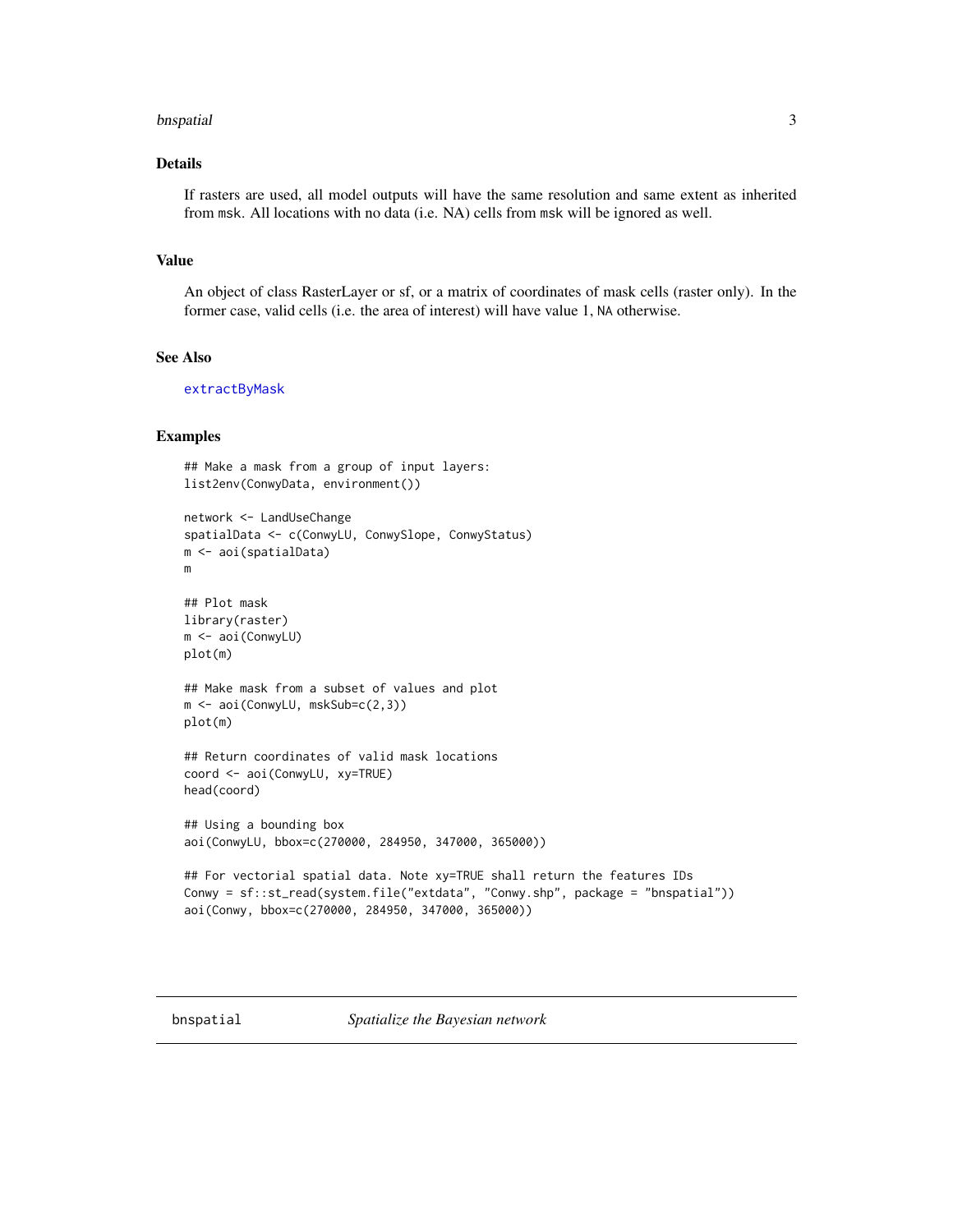#### <span id="page-3-0"></span>Description

This function wraps most package functions, to ease the spatial implementation of Bayesian networks with minimal coding.

#### Usage

```
bnspatial(network, target, spatialData, lookup, msk = NULL,
 what = c("class", "entropy"), midvals = NULL, targetState = NULL,
  spatial = TRUE, inparallel = FALSE, export = FALSE, path = NULL,
 field = NULL, verbose = TRUE, ..., exportRaster = FALSE)
```

| network     | The Bayesian network. An object of class grain, or a character (the path to the<br><i>net</i> file to be loaded).                                                                                                                                                                                                                                                                                                                                                                                                                     |
|-------------|---------------------------------------------------------------------------------------------------------------------------------------------------------------------------------------------------------------------------------------------------------------------------------------------------------------------------------------------------------------------------------------------------------------------------------------------------------------------------------------------------------------------------------------|
| target      | character. The node of interest to be modelled and mapped.                                                                                                                                                                                                                                                                                                                                                                                                                                                                            |
| spatialData | character with path to one or more raster files or to a single spatial vector file, or a<br>list of objects of class 'RasterLayer' (for raster), or a single object of class 'sf' or<br>'SpatialPolygonsDataFrame' (for spatial vector). The spatial data associated to<br>given network nodes, provided as file paths or as (list of) spatial objects. Items<br>must be ordered accordingly to the corresponding nodes listed in lookup, or<br>provided as named list, where names match exactly to the corresponding nodes<br>name. |
| lookup      | character (path to file) or a formatted list. This argument can be provided as path<br>to a comma separated file or a formatted list (see setClasses)                                                                                                                                                                                                                                                                                                                                                                                 |
| msk         | a character (path to raster or vector file), or a bounding box as numeric (xmin,xmax,ymin,ymax),<br>or one or more (as list of) rasters of class "RasterLayer", or a single object of<br>class "sf" or "SpatialPolygonsDataFrame". The reference data (raster or vector)<br>to be used as mask. All model outputs will have the same extent (outline) as this<br>object. All locations with no data (i.e. NA) cells in msk input will be ignored as<br>well.                                                                          |
| what        | character. The required output, one or more of these are valid:                                                                                                                                                                                                                                                                                                                                                                                                                                                                       |
|             | • "class" returns the relatively most likely state.                                                                                                                                                                                                                                                                                                                                                                                                                                                                                   |
|             | • "entropy" calculates the Shannon index and returns the entropy, given the<br>node probabilities.                                                                                                                                                                                                                                                                                                                                                                                                                                    |
|             | • "probability" returns an object for each state of the target node, with its<br>probability.                                                                                                                                                                                                                                                                                                                                                                                                                                         |
|             | • "expected" gives the expected value for the target node (see Details). Only<br>valid for target nodes of continuous values. midValues argument must be<br>provided.                                                                                                                                                                                                                                                                                                                                                                 |
|             | • "variation" returns the coefficient of variation, as a measure of uncer-<br>tainty. Only valid for target nodes of continuous values.                                                                                                                                                                                                                                                                                                                                                                                               |
| midvals     | vector of length equal to the number of states of the target node. Applies only<br>if the target node is a continuous variable, in which case midvals must contain<br>the mid values for each of the intervals                                                                                                                                                                                                                                                                                                                        |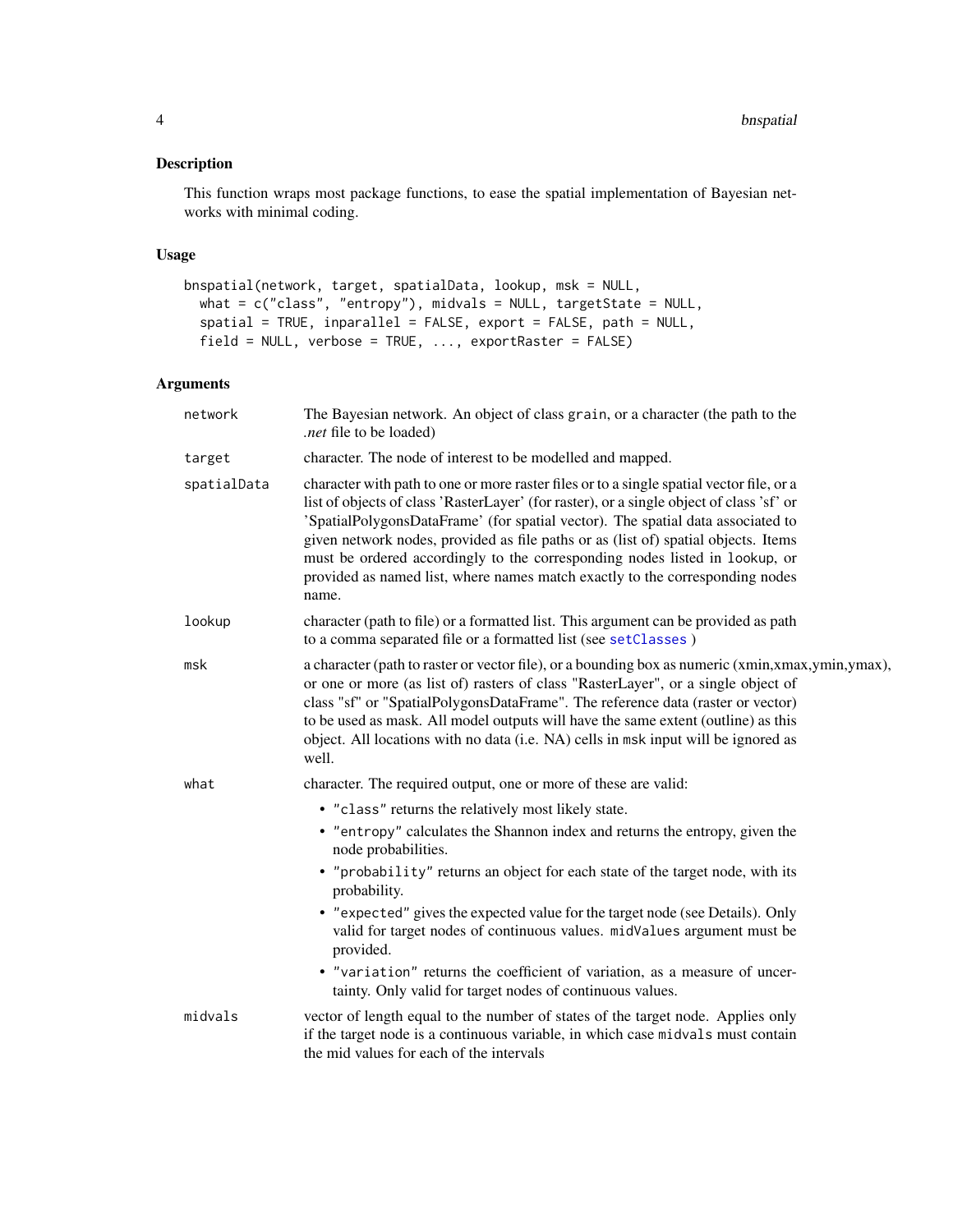#### <span id="page-4-0"></span>bnspatial 55 to 55 to 55 to 55 to 55 to 55 to 55 to 55 to 55 to 55 to 55 to 55 to 55 to 55 to 55 to 55 to 55 to 55 to 55 to 55 to 55 to 55 to 55 to 55 to 55 to 55 to 55 to 55 to 55 to 55 to 55 to 55 to 55 to 55 to 55 to 55

| targetState  | character. One or more states of interest from the target node. Applies only<br>when argument what includes 'probability'. Default is set to all states of the<br>node.                                                                                                                                                                                                                                                               |
|--------------|---------------------------------------------------------------------------------------------------------------------------------------------------------------------------------------------------------------------------------------------------------------------------------------------------------------------------------------------------------------------------------------------------------------------------------------|
| spatial      | logical. Should the output be spatially explicit -i.e. a georeferenced raster or<br>spatial vector? Default is TRUE, returning an object of class "RasterLayer" or<br>"sf" for polygons. If FALSE, returns a data frame with one row for each valid<br>cell/feature from msk and in columns the output required by what argument.                                                                                                     |
| inparallel   | logical or integer. Should the function use parallel processing facilities? Default<br>is FALSE: a single process will be launched. If TRUE, all cores/processors but<br>one will be used. Alternatively, an integer can be provided to dictate the number<br>of cores/processors to be used.                                                                                                                                         |
| export       | Logical or character. Should the spatial output be exported to file? Applies<br>only if argument spatial=TRUE. When export=TRUE, output will be exported<br>in .tif (raster) or .shp (vector) format. For rasters, a character specifying another<br>extension can be provided, in which case the raster will be exported in that for-<br>mat. Only formats listed by writeFormats are valid. Argument exportRaster<br>is deprecated. |
| path         | The directory to store the output files, when export is not FALSE. Default is<br>the working directory as from getwd(). File names are set by a default naming<br>convention, see Details.                                                                                                                                                                                                                                            |
| field        | character. Only for spatial vector data (e.g. shapefile), the field/column names<br>in the attribute table corresponding to the nodes, ordered accordingly.                                                                                                                                                                                                                                                                           |
| verbose      | logical. If verbose = TRUE a summary of class boundaries and associated nodes<br>and data will be printed to screen for checks.                                                                                                                                                                                                                                                                                                       |
|              | Additional arguments to force one or more nodes to a state (i.e. fixing evidence).<br>If the node is associated to any input spatial data, the latter will be ignored, thus<br>resulting spatially equal everywhere. Node name must be provided as argument<br>and the associated fixed state as character; both node and state names must be<br>typed exactly as their names in the network.                                         |
| exportRaster | deprecated, use export instead.                                                                                                                                                                                                                                                                                                                                                                                                       |

#### Details

bnspatial

The expected value is calculated by summing the mid values of target node states weighted by their probability:  $p1 * midVal_1 + p2 * midval_2 + ... + pn * midval_n$ 

When a spatial object is exported to a file, the file name is set by default, accordingly to the following naming convention:

- "class" *<target node name>*\_Class.*<file format -default .tif>*
- "entropy" *<target node name>*\_ShanEntropy.*<file format -default .tif>*
- "probability" *<target node name>*\_Probability\_.*<targetState>*.*<file format -default .tif>*
- "expected" *<target node name>*\_ExpectedValue.*<file format -default .tif>*
- "variation" *<target node name>*\_CoefVariation.*<file format -default .tif>*

An additional comma separated file (.csv) is written to the same directory when "class", providing a key to interpret the spatial object values and the state they refer to.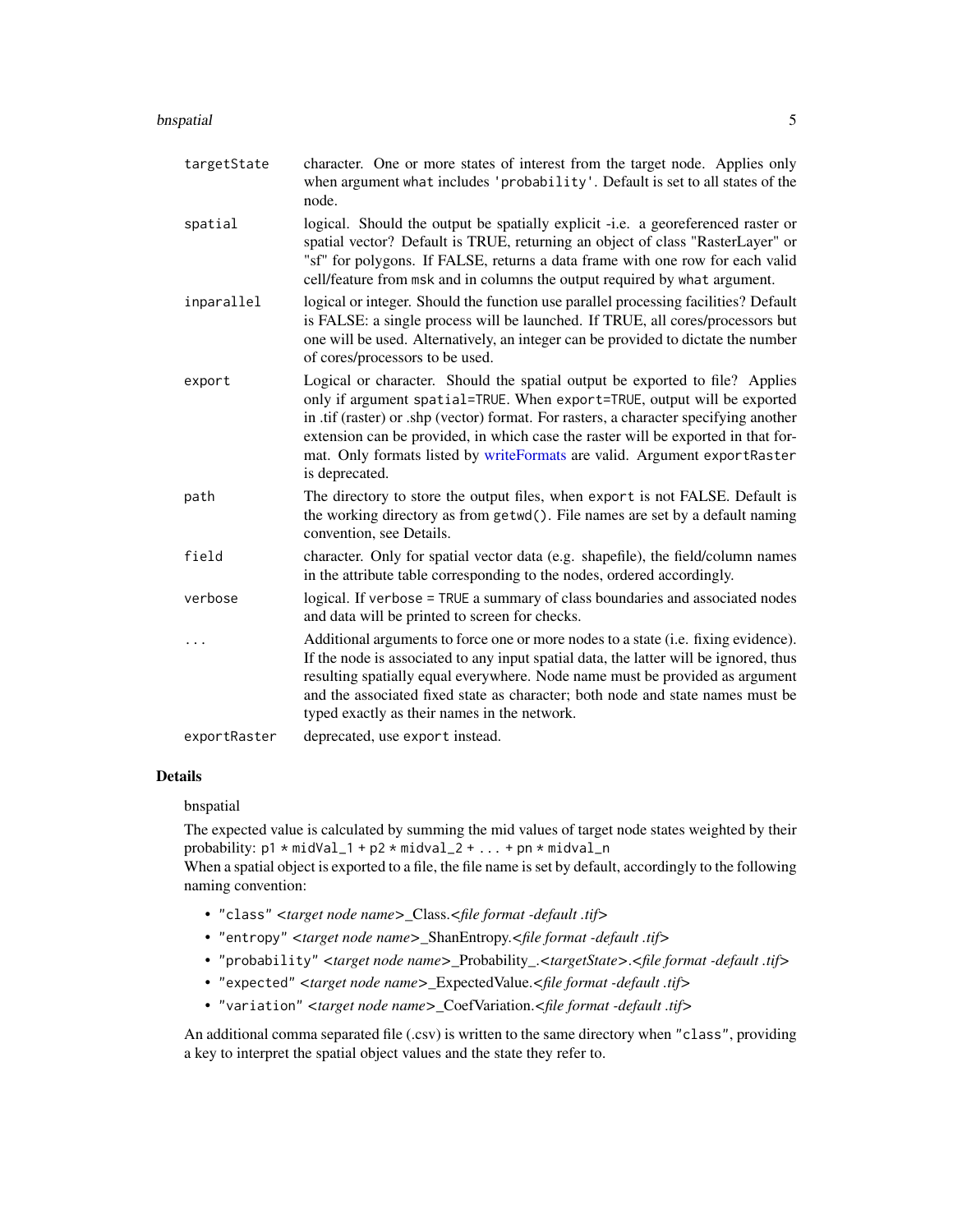<span id="page-5-0"></span>A list of "RasterLayer" or "SpatialPolygonsDataFrame" objects or a data.frame, depending on input arguments: see [mapTarget](#page-12-1). Some basic information about discretization and network/data link are printed on screen during execution.

#### See Also

[setClasses](#page-16-1); [mapTarget](#page-12-1); [linkNode](#page-9-1); [loadNetwork](#page-11-1)

#### Examples

```
list2env(ConwyData, environment())
network <- LandUseChange
spatialData <- c(ConwyLU, ConwySlope, ConwyStatus)
lookup <- LUclasses
bn <- bnspatial(network, 'FinalLULC', spatialData, lookup)
bn
```
ConwyData *Land use change data*

#### **Description**

Data derived from the Conwy catchment in North Wales (UK), widely modified for demonstration purposes. Once loaded, the data consist of several objects:

- LandUseChange An object of class [grain](https://cran.r-project.org/package=gRain). The Bayesian network, built for demonstration purposes.
- ConwyLU An object of class [RasterLayer](https://cran.r-project.org/package=raster). A simplified version of the current land use map from the Conwy catchment (Wales, UK). It includes three classes: arable (raster value 3), forest (2), other (1).
- ConwySlope An object of class RasterLayer. A raster of slope derived from a digital elevation model at 50 meters resolution, units are degrees.
- ConwyStatus An object of class RasterLayer. The land ownership type (dummy data), divided into three possible classes: public (raster value 4), private (3), protected (1).
- evidence A matrix. The collection of available spatial data (see above) as extracted from each location (i.e. cell) in the catchment, where the latter is represented by the raster object ConwyLU. Each value from the spatial data was discretized through [dataDiscretize](#page-6-1) or [bulkDiscretize](#page-6-2) functions, then assigned to the corresponding state from the Bayesian network (LandUseChange).
- LUclasses A list with the classification of input spatial data (its corresponding states and values). The list is formatted accordingly to bnspatial functions requirement and as returned by functions [importClasses](#page-16-2) and [setClasses](#page-16-1).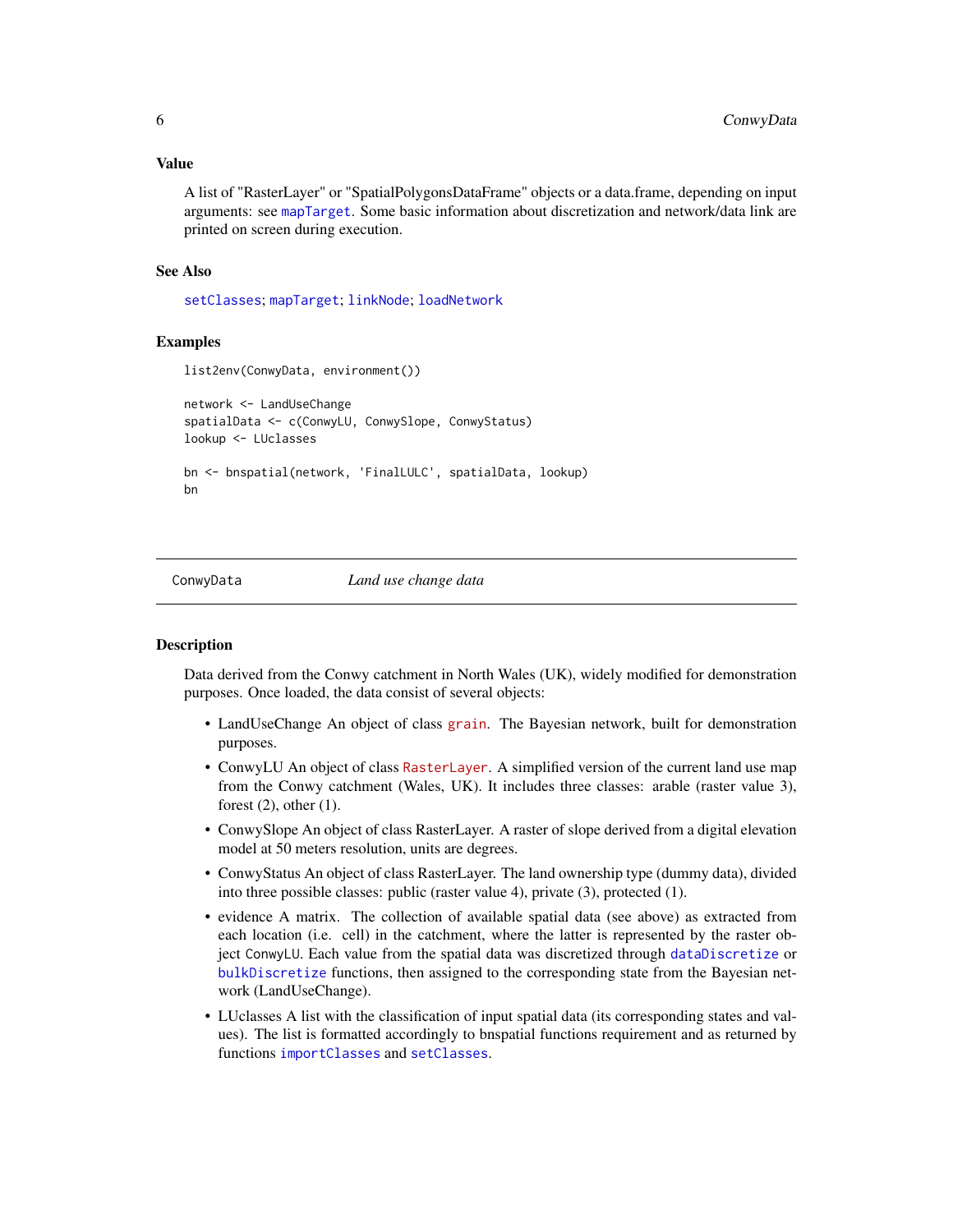```
dataDiscretize 7
```
#### Usage

data(ConwyData)

#### Format

A dataset in native RData format.

#### Examples

```
library(bnspatial)
data(ConwyData)
list2env(ConwyData, environment())
ls()## The network nodes and states
LandUseChange$universe$levels
## Lookup list relating raster values and network nodes
LUclasses
## Table of evidence extracted from input spatial data
head(evidence, 12)
## The input spatial data (raster format)
par(mfrow=c(2,2))
raster::plot(ConwyLU)
raster::plot(ConwySlope)
raster::plot(ConwyStatus)
## The input spatial data (vector format)
Conwy <- sf::st_read(system.file("extdata", "Conwy.shp", package = "bnspatial"), quiet = TRUE)
# plot(Conwy) # May be slow to show up
```
<span id="page-6-1"></span>dataDiscretize *Discretize data*

#### <span id="page-6-2"></span>Description

These functions discretize continuous input data into classes. Classes can be defined by the user or, if the user provides the number of expected classes, calculated from quantiles (default option) or by equal intervals.

dataDiscretize processes a single variable at a time, provided as vector. bulkDiscretize discretizes multiple input rasters, optionally by using parallel processing.

#### Usage

```
dataDiscretize(data, classBoundaries = NULL, classStates = NULL,
 method = "quantile")
```
bulkDiscretize(formattedLst, xy, inparallel = FALSE)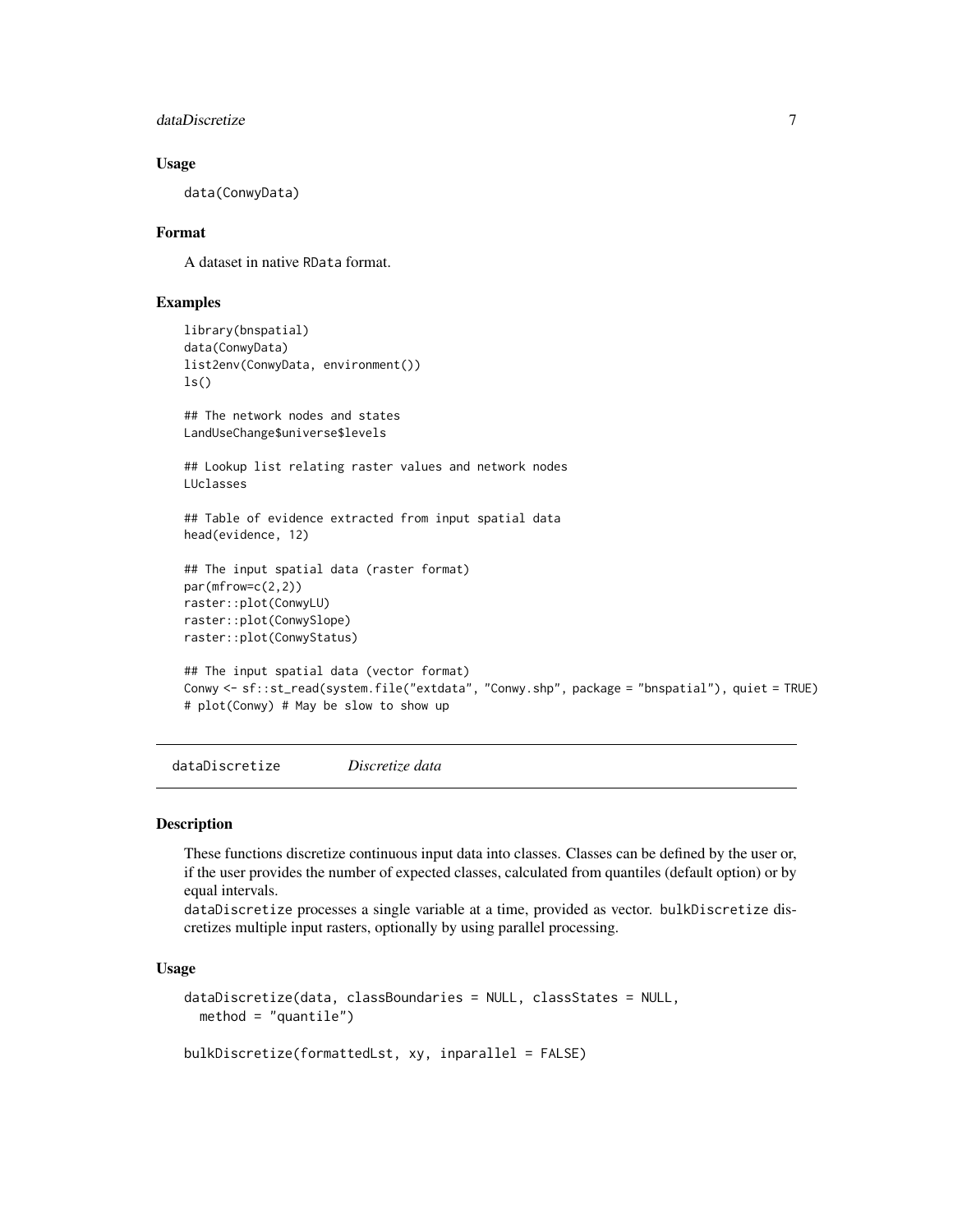#### <span id="page-7-0"></span>Arguments

| data<br>classBoundaries | numeric vector. The continuous data to be discretized.                                                                                                                                                                                                                                                                                                                                                 |
|-------------------------|--------------------------------------------------------------------------------------------------------------------------------------------------------------------------------------------------------------------------------------------------------------------------------------------------------------------------------------------------------------------------------------------------------|
|                         | numeric vector or single integer. Interval boundaries to be used for data dis-<br>cretization. Outer values (minimum and maximum) required. - Inf or Inf are<br>allowed, in which case data minimum and maximum will be used to evaluate<br>the mid values of outer classes. Alternatively, a single integer to indicate the<br>number of classes, to split by quantiles (default) or equal intervals. |
| classStates             | vector. The state labels to be assigned to the discretized data.                                                                                                                                                                                                                                                                                                                                       |
| method                  | character. What splitting method should be used? This argument is ignored if a<br>vector of values is passed to classBoundaries.                                                                                                                                                                                                                                                                       |
|                         | • quantile splits data into quantiles (default).                                                                                                                                                                                                                                                                                                                                                       |
|                         | • equal splits data into equally sized intervals based on data minimum and<br>maximum.                                                                                                                                                                                                                                                                                                                 |
| formattedLst            | A formatted list as returned by linkNode and linkMultiple                                                                                                                                                                                                                                                                                                                                              |
| xy                      | matrix. A matrix of spatial coordinates; first column is x (longitude), second<br>column is y (latitude) of locations (in rows).                                                                                                                                                                                                                                                                       |
| inparallel              | logical or integer. Should the function use parallel processing facilities? Default<br>is FALSE: a single process will be launched. If TRUE, all cores/processors but<br>one will be used. Alternatively, an integer can be provided to dictate the number<br>of cores/processors to be used.                                                                                                          |

#### Details

dataDiscretize

#### Value

dataDiscretize returns a named list of 4 vectors:

- \$discreteDatathe discretized data, labels are applied accordingly if classStates argument is provided
- \$classBoundariesthe class boundaries, i.e. values splitting the classes
- \$midValuesthe mid point for each class (the mean of its lower and upper boundaries)
- \$classStatesthe labels assigne to each class

bulkDataDiscretize returns a matrix: in columns each node associated to input spatial data, in rows their discretized values at coordinates specified by argument xy.

#### Examples

 $s < -runif(30)$ 

# Split by user defined values. Values out of boundaries are set to NA: dataDiscretize(s, classBoundaries = c(0.2, 0.5, 0.8))

# Split by quantiles (default):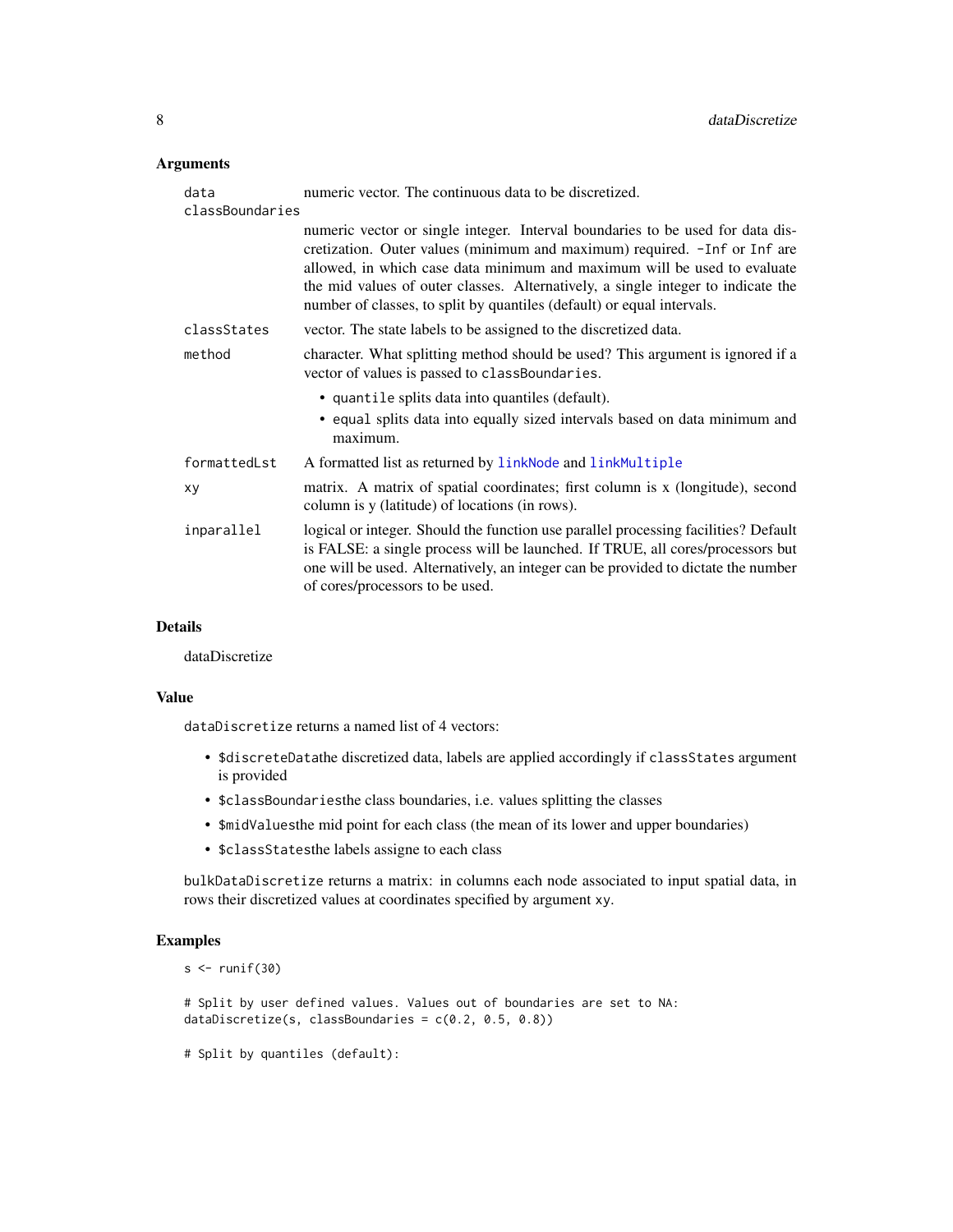#### <span id="page-8-0"></span>extractByMask 9

```
dataDiscretize(s, classStates = c('a', 'b', 'c'))
# Split by equal intervals:
dataDiscretize(s, classStates = c('a', 'b', 'c'), method = "equal")
# When -Inf and Inf are provided as external boundaries, $midValues of outer classes
# are calculated on the minimum and maximum values:
dataDiscretize(s, classBoundaries=c(0, 0.5, 1), classStates=c("first", "second"))[c(2,3)]
dataDiscretize(s, classBoundaries=c(-Inf, 0.5, Inf), classStates=c("first", "second"))[c(2,3)]
## Discretize multiple spatial data by location
list2env(ConwyData, environment())
network <- LandUseChange
spatialData <- c(ConwyLU, ConwySlope, ConwyStatus)
# Link multiple spatial data to the network nodes and discretize
spDataLst <- linkMultiple(spatialData, network, LUclasses, verbose = FALSE)
coord <- aoi(ConwyLU, xy=TRUE)
head( bulkDiscretize(spDataLst, coord) )
```
<span id="page-8-1"></span>extractByMask *Extract raster values by mask*

#### Description

This function extracts the values from a given input raster based on a mask.

#### Usage

```
extractByMask(layer, msk, spatial = FALSE, rast = NULL)
```
#### **Arguments**

| laver   | an object of class "RasterLayer" (package raster). The raster from which data<br>will be extracted                                                                                                             |
|---------|----------------------------------------------------------------------------------------------------------------------------------------------------------------------------------------------------------------|
| msk     | an object of class "RasterLayer" or a two column matrix of coordinates. The<br>reference raster (or coordinates) to be used as mask for extraction.                                                            |
| spatial | logical. Should the output be spatially explicit -i.e. a georeferenced raster?<br>Default is FALSE, returning a vector of extracted values from rast. If TRUE<br>an object of class "RasterLayer" is returned. |
| rast    | deprecated, use layer instead.                                                                                                                                                                                 |

#### Details

When input data given to rast does not match the resolution and extent of a raster mask argument, the latter is preferred. The function will therefore return a vector of n elements, one for each non NA cell in the mask. Input raster cells falling inside mask cells, but not over their cells centre will be ignored.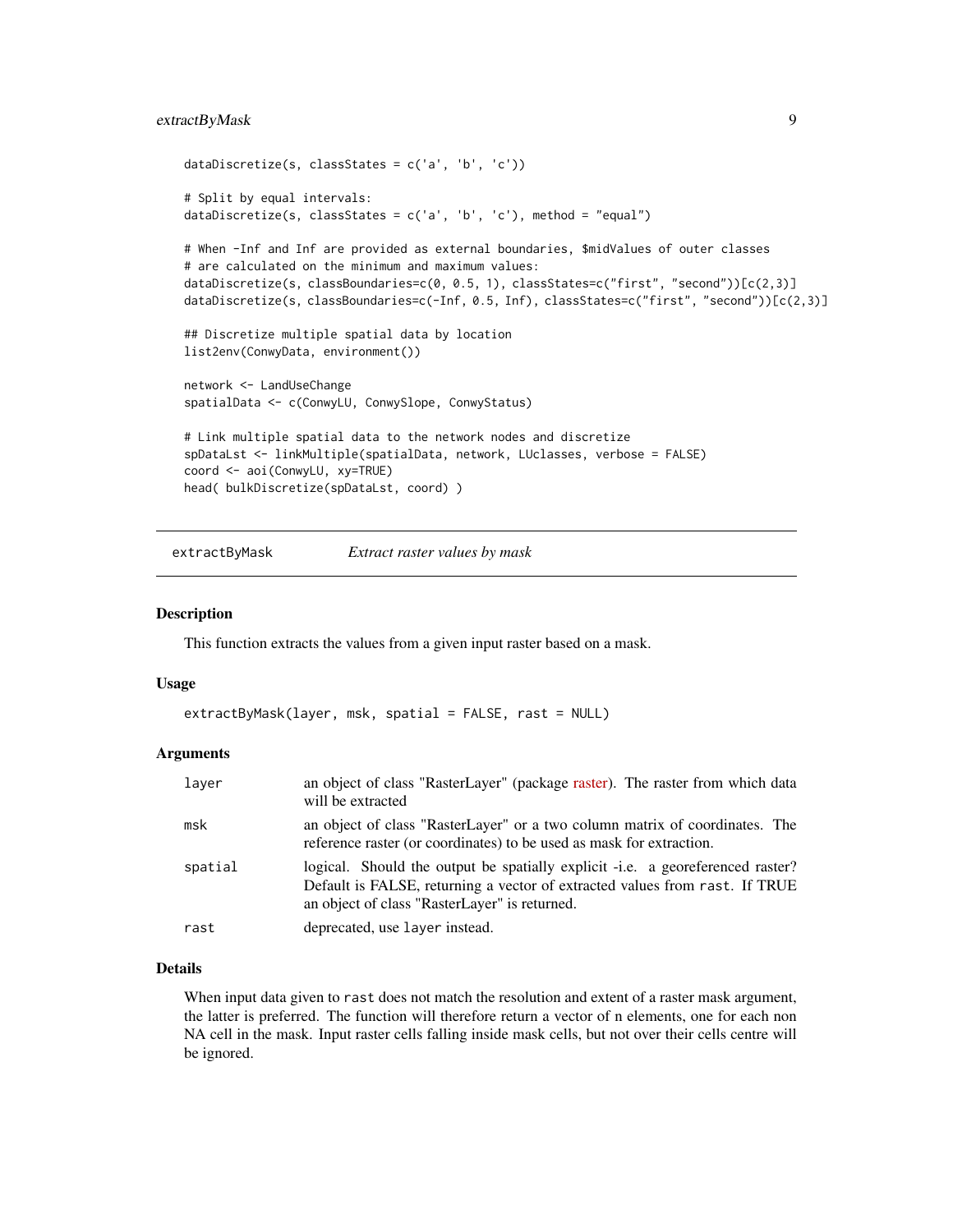#### Value

a vector, or an object of class "RasterLayer". The values from the input raster (rast argument) at coordinates provided as matrix, or those overlapping with non NA cells in the mask raster. If spatial == TRUE an object of class "RasterLayer" is returned.

#### See Also

[aoi](#page-1-1)

#### Examples

```
data(ConwyData)
list2env(ConwyData, environment())
m <- aoi(msk=ConwyLU, mskSub=c(2,3))
head( extractByMask(ConwySlope, msk=m), 20)
# Extract making a raster
library(raster)
plot( extractByMask(ConwySlope, msk=m, spatial=TRUE) )
```
<span id="page-9-1"></span>linkNode *Link nodes to spatial data*

#### <span id="page-9-2"></span>Description

linkNode links a node of the Bayesian network to the corresponding spatial data, returning a list of objects, including the spatial data and relevant info about the node. linkMultiple operates on multiple nodes and related spatial data.

#### Usage

```
linkNode(layer, network, node, intervals, categorical = NULL,
 field = NULL, verbose = TRUE, spatial = TRUE)
linkMultiple(spatialData, network, lookup, field = NULL,
```

```
verbose = TRUE)
```

| laver   | character (path to file) or an object of class "RasterLayer", "sf" or "SpatialPoly-<br>gonsDataFrame". The spatial data corresponding to the network node as by<br>argument node. |
|---------|-----------------------------------------------------------------------------------------------------------------------------------------------------------------------------------|
| network | The Bayesian network. An object of class grain, or a character (the path to the<br><i>net</i> file to be loaded).                                                                 |
| node    | character. The network node to be coupled with the file/object indicated by<br>layer argument                                                                                     |

<span id="page-9-0"></span>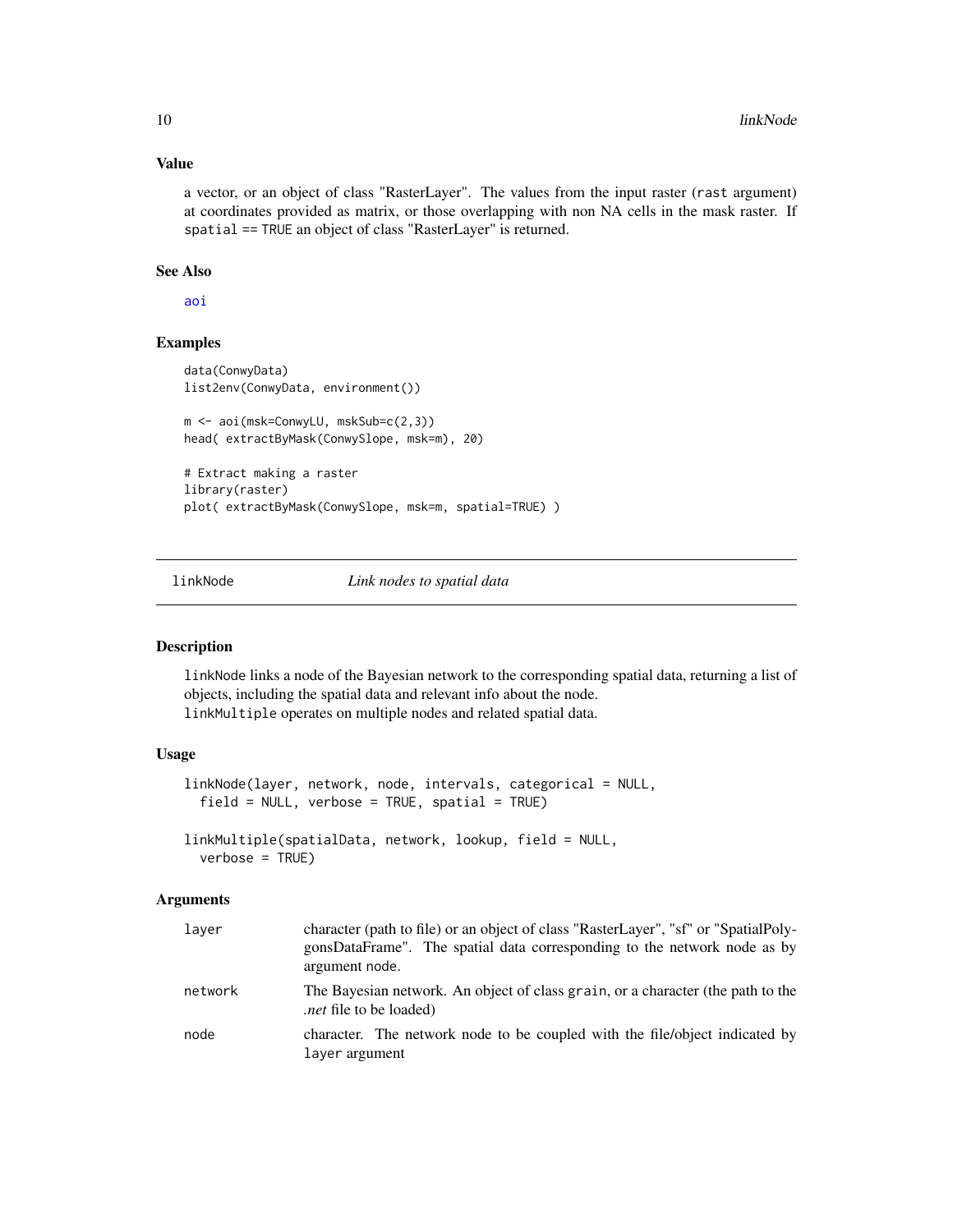#### <span id="page-10-0"></span>linkNode 11

| intervals   | A list of numeric vectors. For categorical variables the spatial data values as-<br>sociated to each state of the node, for continuous variables the boundary values<br>dividing into the corresponding states, including upper and lower boundaries.                                                                                                                                                                                                                                                                                 |
|-------------|---------------------------------------------------------------------------------------------------------------------------------------------------------------------------------------------------------------------------------------------------------------------------------------------------------------------------------------------------------------------------------------------------------------------------------------------------------------------------------------------------------------------------------------|
| categorical | logical, or NULL. Is the node a categorical variable? If NULL the function will<br>attempt to assign the logical value by looking at intervals argument.                                                                                                                                                                                                                                                                                                                                                                              |
| field       | character. Only for spatial vector data (e.g. shapefile), the field/column names<br>in the attribute table corresponding to the nodes, ordered accordingly.                                                                                                                                                                                                                                                                                                                                                                           |
| verbose     | logical. If verbose = TRUE a summary of class boundaries and associated nodes<br>and data will be printed to screen for checks.                                                                                                                                                                                                                                                                                                                                                                                                       |
| spatial     | logical. Should the output list include the input as raster or spatial vector? De-<br>fault is TRUE, returning the list with an object of class "RasterLayer" or "sf" for<br>each node associated. If FALSE, returns only the values.                                                                                                                                                                                                                                                                                                 |
| spatialData | character with path to one or more raster files or to a single spatial vector file, or a<br>list of objects of class 'RasterLayer' (for raster), or a single object of class 'sf' or<br>'SpatialPolygonsDataFrame' (for spatial vector). The spatial data associated to<br>given network nodes, provided as file paths or as (list of) spatial objects. Items<br>must be ordered accordingly to the corresponding nodes listed in lookup, or<br>provided as named list, where names match exactly to the corresponding nodes<br>name. |
| lookup      | character (path to file) or a formatted list. This argument can be provided as path<br>to a comma separated file or a formatted list (see setClasses)                                                                                                                                                                                                                                                                                                                                                                                 |

#### Details

In future releases, this function may be rewritten to provide an S4/S3 object.

#### Value

linkNode returns a list of objects, including the spatial data and the related node information. linkMultiple returns a list of lists. Each element of the list includes the spatial data and summary information for each of the input nodes.

#### See Also

[dataDiscretize](#page-6-1); [setClasses](#page-16-1)

#### Examples

## Load data into global environment list2env(ConwyData, environment()) lookup <- LUclasses

```
network <- LandUseChange
ln <- linkNode(layer=ConwyLU, network, node='CurrentLULC', intervals=c(2, 3, 1))
ln
```
## Link the Bayesian network to multiple spatial data at once, using a lookup list spatialData <- c(ConwyLU, ConwySlope, ConwyStatus)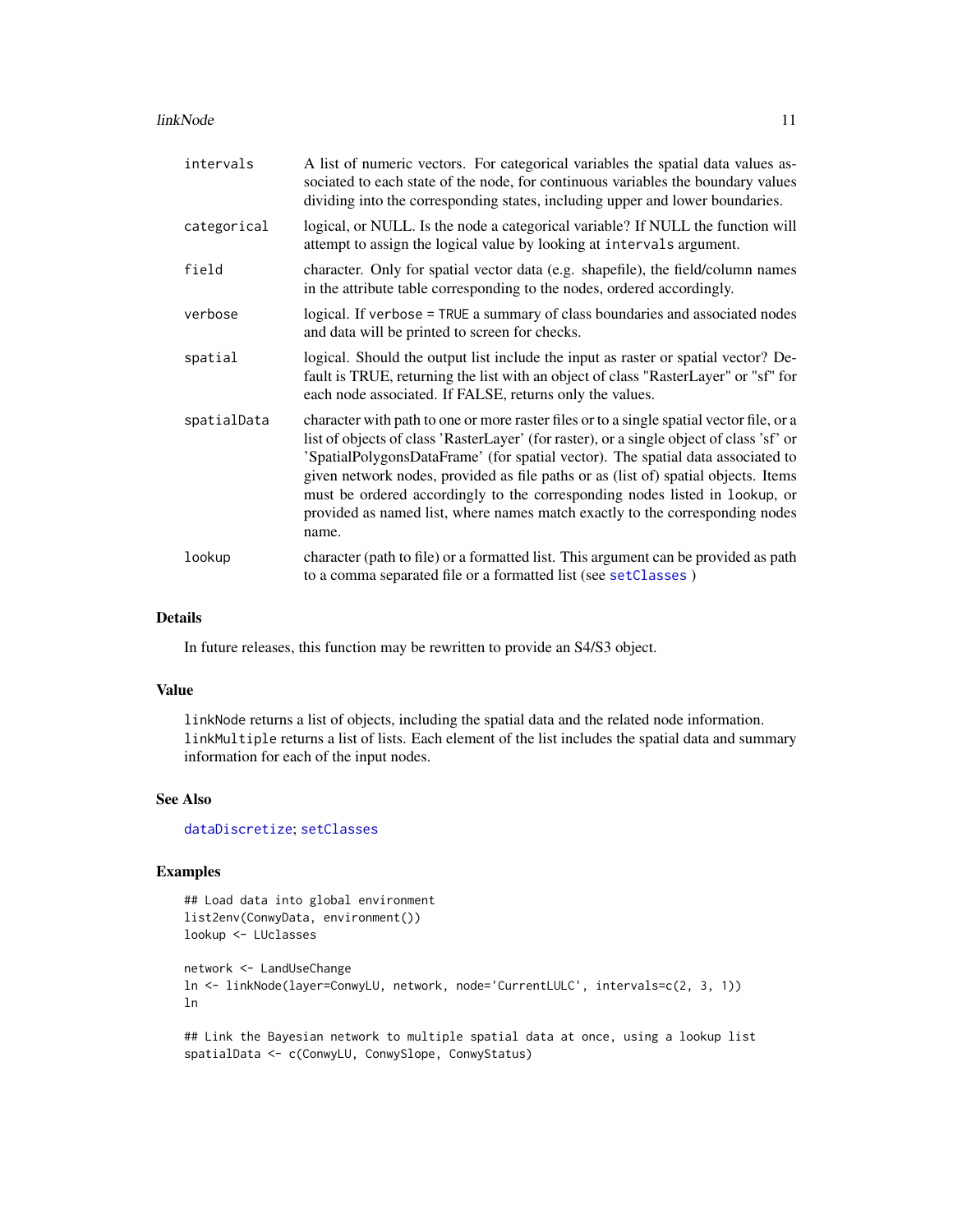```
linkMultiple(spatialData, network, lookup, verbose = FALSE)
## Method for spatial vectorial data (i.e. class 'sf' or 'SpatialPolygon')
spatialData <- system.file("extdata", "Conwy.shp", package = "bnspatial")
lst <- linkMultiple(spatialData, network, lookup, field= c('LU', 'Slope', 'Status'))
lst
```
#### <span id="page-11-1"></span>loadNetwork *Load a Bayesian network*

#### **Description**

This function loads the Bayesian network from a native gRain object of class grain or an external file with extension *.net* (as provided by external softwares [Hugin](http://www.hugin.com/) or [GeNIe\)](http://www.bayesfusion.com/), optionally compiling the network.

#### Usage

```
loadNetwork(network, target = NULL)
```
#### **Arguments**

| network | The Bayesian network. An object of class grain, or a character (the path to the<br><i>net</i> file to be loaded). |
|---------|-------------------------------------------------------------------------------------------------------------------|
| target  | character. The node of interest to be modelled and mapped.                                                        |

#### Details

Bayesian networks built with the package [bnlearn](https://cran.r-project.org/package=bnlearn) can be imported with the function bnlearn: : as grain, which converts them into grain objects.

*.net* file format as provided from Netica 5.24 currently does not correspond to a valid Hugin .net file.

Argument target has default set to NULL, but if provided the network will be compiled for faster querying.

#### Value

An object of class grain. The Bayesian network. If target argument is provided the network is compiled for a faster querying .

#### **Note**

Under current release, this function wraps a set of hidden functions copied in block from the [gRain](https://cran.r-project.org/package=gRain) package, as current CRAN policy discourages accessing hidden functions with the ":::" operator. These functions will be progressively substituted by bnspatial native ones.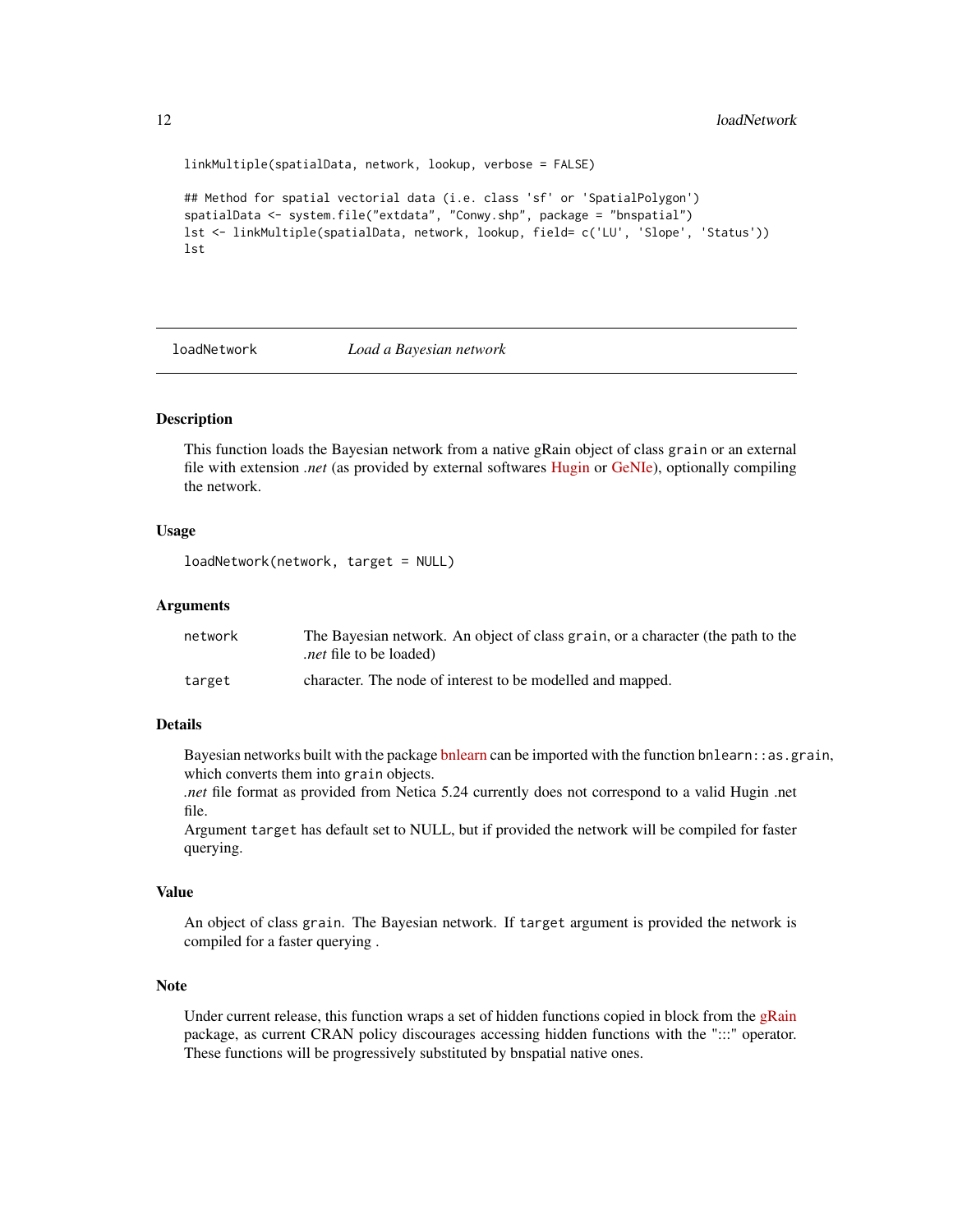#### <span id="page-12-0"></span>mapTarget 13

#### Examples

```
## Load from external file (.net format)
raw = system.file("extdata/LandUseChange.net", package = "bnspatial")
loadNetwork(raw)
## Compile using target node
loadNetwork(raw, 'FinalLULC')
```
<span id="page-12-1"></span>mapTarget *Make maps for target node*

#### Description

This function creates the required spatial outputs for the target node.

#### Usage

```
mapTarget(target, statesProb, what = c("class", "entropy"), msk,
 midvals = NULL, targetState = NULL, spatial = TRUE,
 export = FALSE, path = getwd(), exportRaster = export)
```

| target     | character. The node of interest to be modelled and mapped.                                                                                                                                                                                                                                     |
|------------|------------------------------------------------------------------------------------------------------------------------------------------------------------------------------------------------------------------------------------------------------------------------------------------------|
| statesProb | matrix. The probability matrix as returned by queryNet and queryNetParallel.<br>Columns must be named accordingly to states of the target node. Columns are<br>the target node states and rows each location considered from the area of in-<br>terest.                                        |
| what       | character. The required output, one or more of these are valid:                                                                                                                                                                                                                                |
|            | • "class" returns the relatively most likely state.                                                                                                                                                                                                                                            |
|            | • "entropy" calculates the Shannon index and returns the entropy, given the<br>node probabilities.                                                                                                                                                                                             |
|            | • "probability" returns an object for each state of the target node, with its<br>probability.                                                                                                                                                                                                  |
|            | • "expected" gives the expected value for the target node (see Details). Only<br>valid for target nodes of continuous values. midValues argument must be<br>provided.                                                                                                                          |
|            | • "variation" returns the coefficient of variation, as a measure of uncer-<br>tainty. Only valid for target nodes of continuous values.                                                                                                                                                        |
| msk        | an object of class "RasterLayer" (raster) or a spatial vector of class "sf" (vector<br>spatial polygons). The reference spatial boundaries to be used as mask. All<br>model outputs will have the same extent/outline as this object. All locations<br>with no data (i.e. NA) will be ignored. |
| midvals    | vector of length equal to the number of states of the target node. Applies only<br>if the target node is a continuous variable, in which case midvals must contain<br>the mid values for each of the intervals                                                                                 |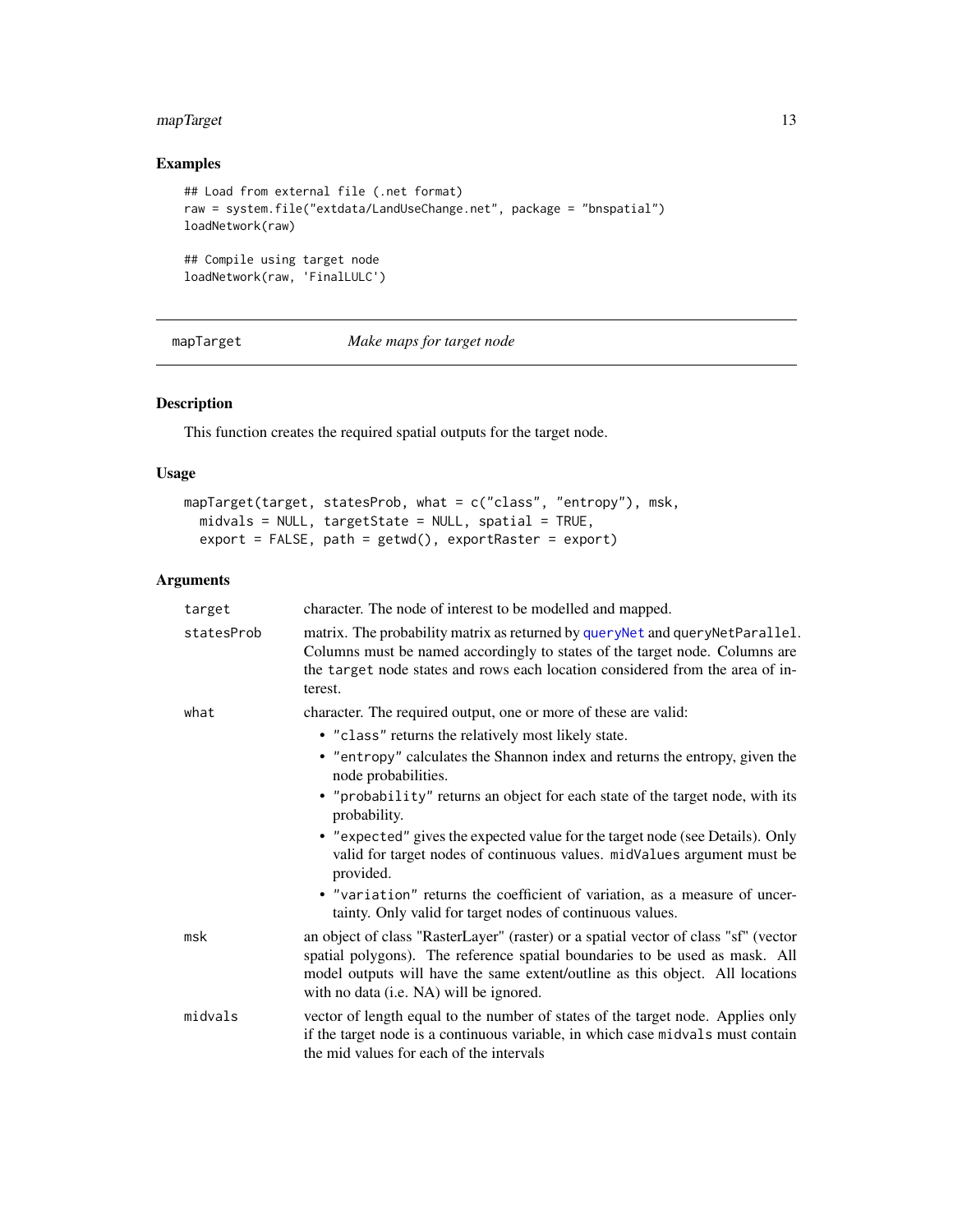<span id="page-13-0"></span>

| targetState  | character. One or more states of interest from the target node. Applies only<br>when argument what includes 'probability'. Default is set to all states of the<br>node.                                                                                                                                                                                                                                                               |
|--------------|---------------------------------------------------------------------------------------------------------------------------------------------------------------------------------------------------------------------------------------------------------------------------------------------------------------------------------------------------------------------------------------------------------------------------------------|
| spatial      | logical. Should the output be spatially explicit -i.e. a georeferenced raster or<br>spatial vector? Default is TRUE, returning an object of class "RasterLayer" or<br>"sf" for polygons. If FALSE, returns a data frame with one row for each valid<br>cell/feature from msk and in columns the output required by what argument.                                                                                                     |
| export       | Logical or character. Should the spatial output be exported to file? Applies<br>only if argument spatial=TRUE. When export=TRUE, output will be exported<br>in .tif (raster) or .shp (vector) format. For rasters, a character specifying another<br>extension can be provided, in which case the raster will be exported in that for-<br>mat. Only formats listed by writeFormats are valid. Argument exportRaster<br>is deprecated. |
| path         | The directory to store the output files, when export is not FALSE. Default is<br>the working directory as from getwd(). File names are set by a default naming<br>convention, see Details.                                                                                                                                                                                                                                            |
| exportRaster | deprecated, use export instead.                                                                                                                                                                                                                                                                                                                                                                                                       |

#### Details

#### mapTarget

The expected value is calculated by summing the mid values of target node states weighted by their probability: p1 \* midVal\_1 + p2 \* midval\_2 + ... + pn \* midval\_n When exporting to a file, the file name is set by default, according to the following naming convention:

- "class" *<target node name>*\_Class.*<file format -default .tif>*
- "entropy" *<target node name>*\_ShanEntropy.*<file format -default .tif>*
- "probability" *<target node name>*\_Probability\_.*<targetState>*.*<file format -default .tif>*
- "expected" *<target node name>*\_ExpectedValue.*<file format -default .tif>*
- "variation" *<target node name>*\_CoefVariation.*<file format -default .tif>*

An additional comma separated file (.csv) is written to the same directory when "class", providing a key to interpret the values and the state they refer to.

#### Value

A list of objects, one for each item required in what argument. If spatial = TRUE a list of rasters of class "RasterLayer" are returned, or a single spatial vector of class "sf" with one column for each output requested. If FALSE, for raster data it returns a list of vectors with the values associated to each non NA cell in msk raster (i.e. the vectorised raster). For vector data it returns a data frame. If argument export is specified, outputs are exported to files to the directory specified in path.

#### See Also

[bnspatial](#page-2-1), [aoi](#page-1-1), [queryNet](#page-14-1)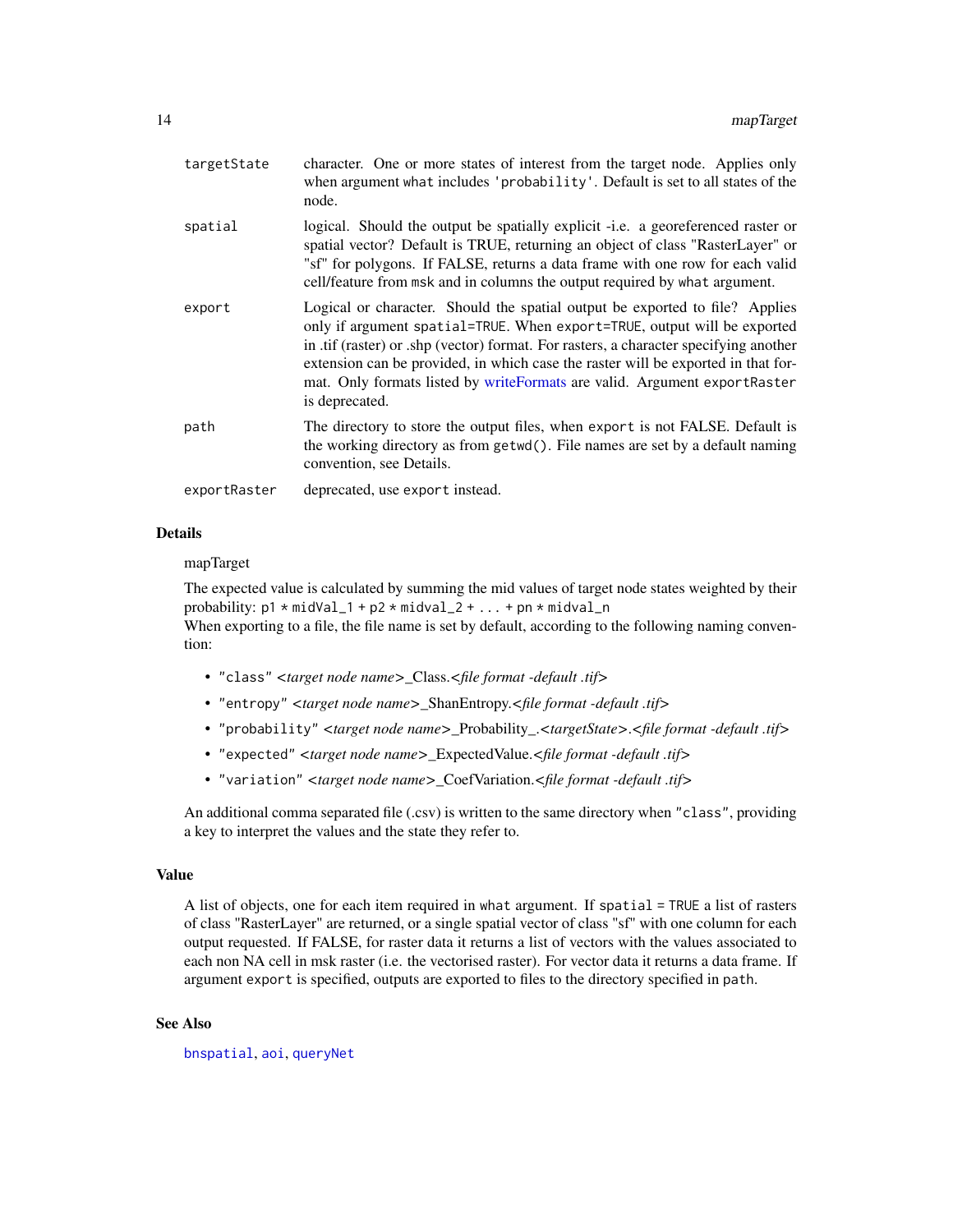#### <span id="page-14-0"></span>queryNet 15

#### Examples

```
list2env(ConwyData, environment())
network <- LandUseChange
target <- 'FinalLULC'
statesProb <- queryNet(network, target, evidence)
maps <- mapTarget(target, statesProb, msk=ConwyLU)
library(raster)
plot(maps$Class)
plot(maps$Entropy)
## Returns required outputs by coordinates for each 'msk' cell in a data frame:
noMap <- mapTarget(target, statesProb, msk=ConwyLU, spatial=FALSE)
head(noMap)
## Create a probability surface for the "forest" state of target node "FinalLULC"
mp <- mapTarget('FinalLULC', statesProb, what='probability', targetState='forest', msk=ConwyLU)
plot(mp$Probability$forest)
## With spatial vector (totally made up data here, just for demo):
library(sf)
spVector <- st_read(system.file("extdata", "Conwy.shp", package = "bnspatial"))
ev <- evidence[1:nrow(spVector), ]
probs <- queryNet(network, 'FinalLULC', ev)
mp <- mapTarget('FinalLULC', statesProb=probs,
                what=c('entropy', 'probability'), targetState='forest', msk=spVector)
```
<span id="page-14-1"></span>queryNet *Query the Bayesian network*

#### **Description**

This function queries the Bayesian network and returns the probabilities for each state of the target node. Available input variables are set as evidence.

queryNetParallel works as queryNet, but makes use of multi cores/processors facilities for big network queries, by splitting data into chunks and processing them in parallel.

#### Usage

```
queryNet(network, target, evidence, ...)
queryNetParallel(network, target, evidence, inparallel = TRUE, ...)
```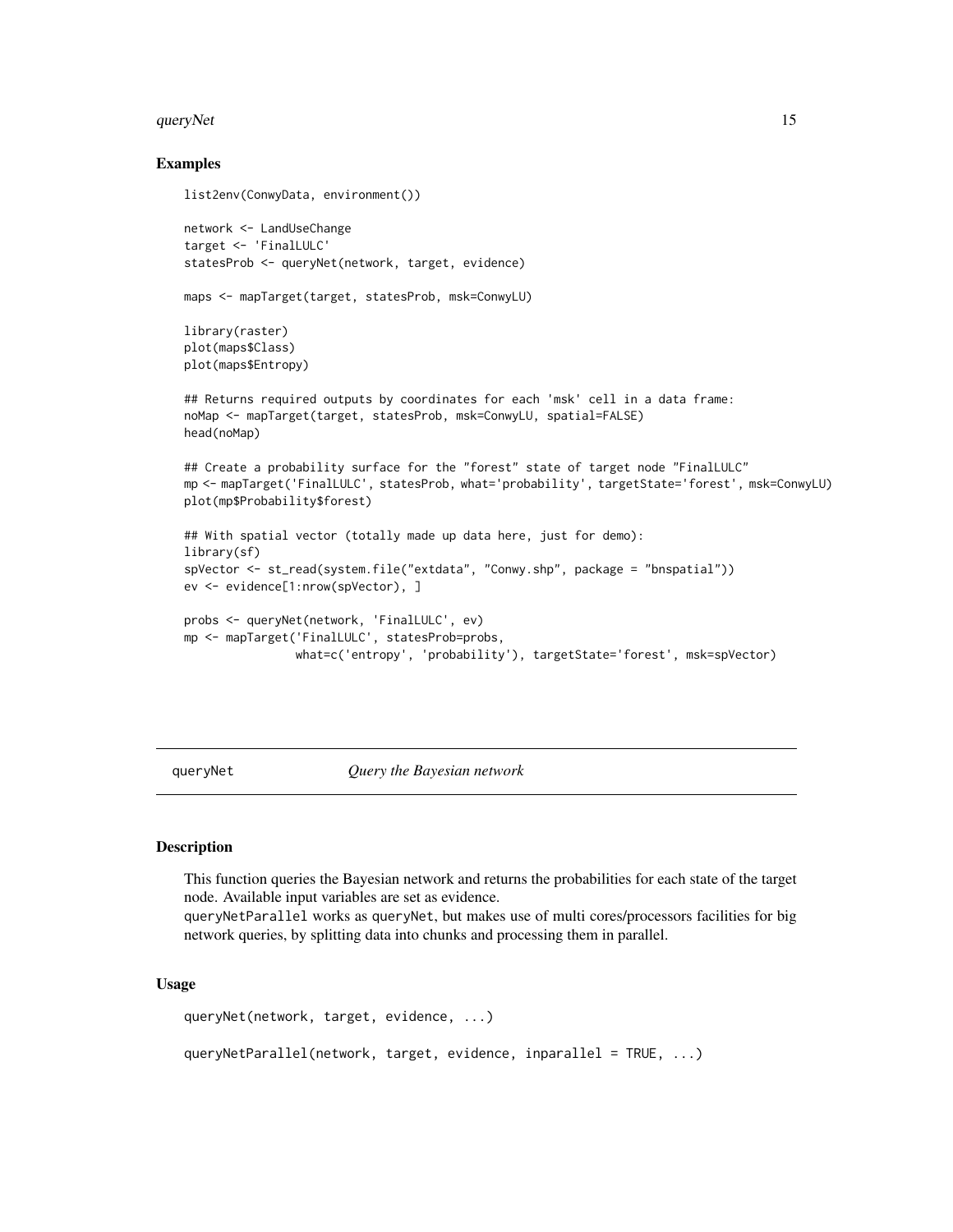#### **Arguments**

| network    | The Bayesian network. An object of class grain, or a character (the path to the<br><i>net</i> file to be loaded).                                                                                                                                                                                                                                                                                     |
|------------|-------------------------------------------------------------------------------------------------------------------------------------------------------------------------------------------------------------------------------------------------------------------------------------------------------------------------------------------------------------------------------------------------------|
| target     | character. The node of interest to be modelled and mapped.                                                                                                                                                                                                                                                                                                                                            |
| evidence   | matrix or data.frame. Named columns are the known input variables; rows are<br>the discrete states associated to them for each record (NA allowed).                                                                                                                                                                                                                                                   |
| $\ddotsc$  | Additional arguments to force one or more nodes to a state ( <i>i.e.</i> fixing evidence).<br>If the node is associated to any input spatial data, the latter will be ignored, thus<br>resulting spatially equal everywhere. Node name must be provided as argument<br>and the associated fixed state as character; both node and state names must be<br>typed exactly as their names in the network. |
| inparallel | logical or integer. Number of cores to be used by query Net Parallel. Default<br>is TRUE, so the maximum number available minus one is set.                                                                                                                                                                                                                                                           |

#### Value

A matrix of probabilities: columns are the states of the target node and rows are the probabilities associated to each record (i.e. spatial locations) from evidence.

#### Examples

list2env(ConwyData, environment()) network <- LandUseChange q <- queryNet(network, 'FinalLULC', evidence) head(q) ## Fix a given node on a state (i.e. fixed evidence) by providing an additional argument q <- queryNet(network, 'FinalLULC', evidence, Stakeholders = 'farmers') head(q) ## Fix evidence for two nodes, including one of the spatial inputs (i.e. overriden by evidence) q <- queryNet(network, 'FinalLULC', evidence, Stakeholders = 'farmers', CurrentLULC = 'forest') head(q)

```
## For a programmatic approach, the arguments could be passed as named list:
# lst <- list(Stakeholders = 'farmers', CurrentLULC = 'forest')
# queryNet(network, 'FinalLULC', evidence, lst)
```

```
## Use parallel processing
q <- queryNetParallel(network, 'FinalLULC', evidence, inparallel=2)
head(q)
```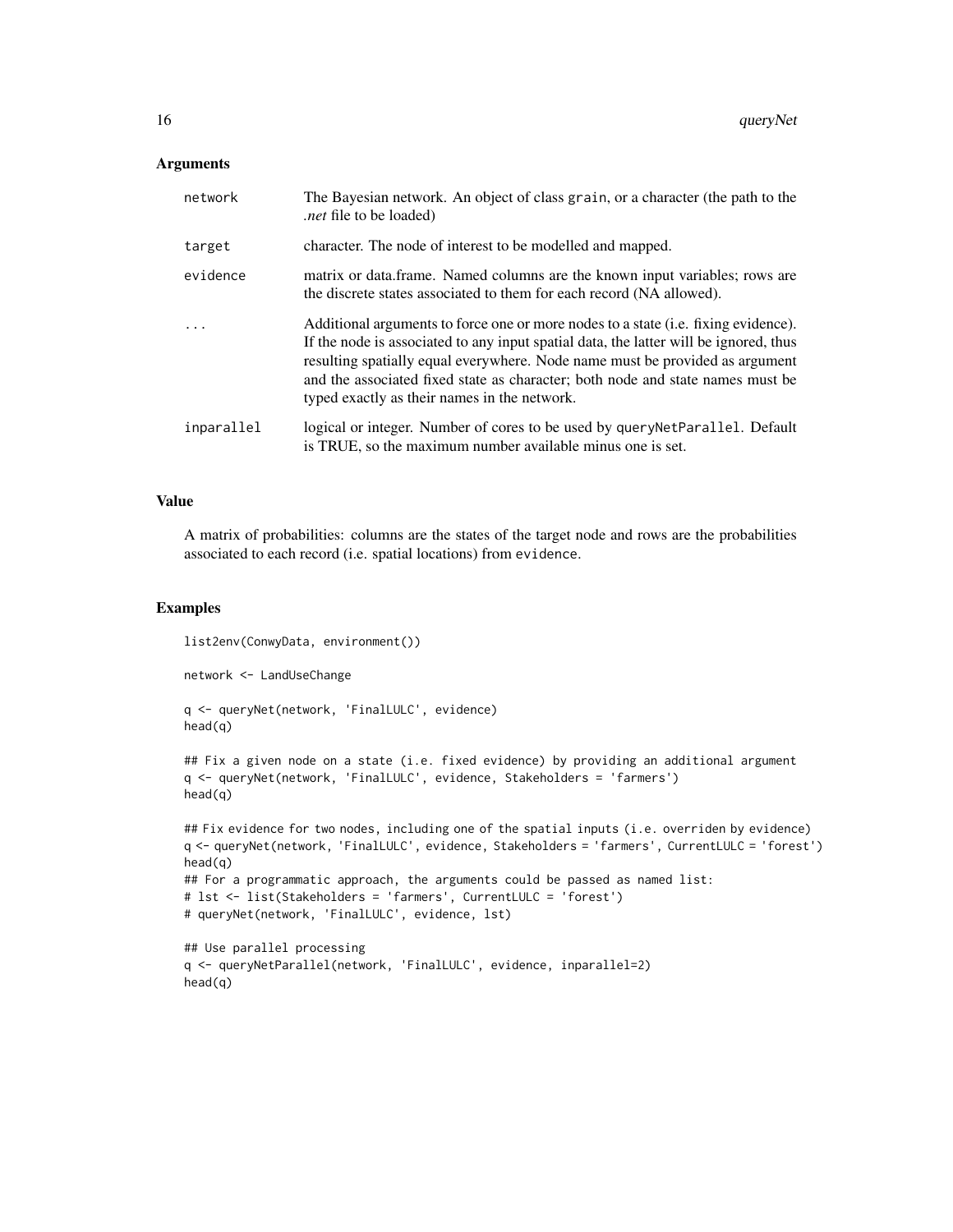<span id="page-16-1"></span><span id="page-16-0"></span>

#### <span id="page-16-2"></span>Description

Functions setClasses and importClasses return a formatted list from given arguments, to be used for the integration and error checking of Bayesian network and input spatial variables. For setClasses a vector with node names and a list of vectors for both states of nodes and (optional) their boundaries in the spatial data must be provided, in the right order. For importClasses a formatted text file must be provided (see Details).

#### Usage

```
setClasses(nodes, states, classBoundaries, wr = NULL, layer = NULL)
importClasses(classFile)
```
#### **Arguments**

| nodes           | character. The nodes known and available as spatial data.                                                                                                                                                                                                                                                                                                                                                                                                                                                                                                                 |
|-----------------|---------------------------------------------------------------------------------------------------------------------------------------------------------------------------------------------------------------------------------------------------------------------------------------------------------------------------------------------------------------------------------------------------------------------------------------------------------------------------------------------------------------------------------------------------------------------------|
| states          | A list of characters. The states associated to each of the nodes (order must match)<br>nodes names).                                                                                                                                                                                                                                                                                                                                                                                                                                                                      |
| classBoundaries |                                                                                                                                                                                                                                                                                                                                                                                                                                                                                                                                                                           |
|                 | A list of numeric. The boundary values splitting the nodes into their corre-<br>sponding states. They must be sorted in ascending order. For nominal categori-<br>cal variables, classBoundaries must be the unique raster values associated to<br>node states.                                                                                                                                                                                                                                                                                                           |
| wr              | character. Optional, the full path to the file to be written. Default is set to NULL,<br>otherwise it writes the formatted list returned by setClasses to the specified<br>path. Suggested file format is .txt, albeit not mandatory.                                                                                                                                                                                                                                                                                                                                     |
| layer           | character. Optional argument to indicate the path to files with input spatial data.<br>If not NULL, then all nodes must have a corresponding file path, stored in the<br>'layer' element of output list.                                                                                                                                                                                                                                                                                                                                                                  |
| classFile       | character. A text file where for each input variable associated to a node (see<br>Details) three lines are specified as follows: the first one indicates the node<br>name, as in the Bayesian network; the second indicates the states associated<br>with such node, as they are in the Bayesian network (note that underscores are<br>not allowed); the third one contains the values associated to each state in the<br>spatial data (for discrete variables) or the class boundaries dividing the states<br>(for continuous variables), including minimum and maximum. |

#### Details

As a reference for the text file format required by importClasses, for each node of the network: First line: the node name.

Second line: the node states, comma separated (spaces allowed). NOTE: commas are NOT allowed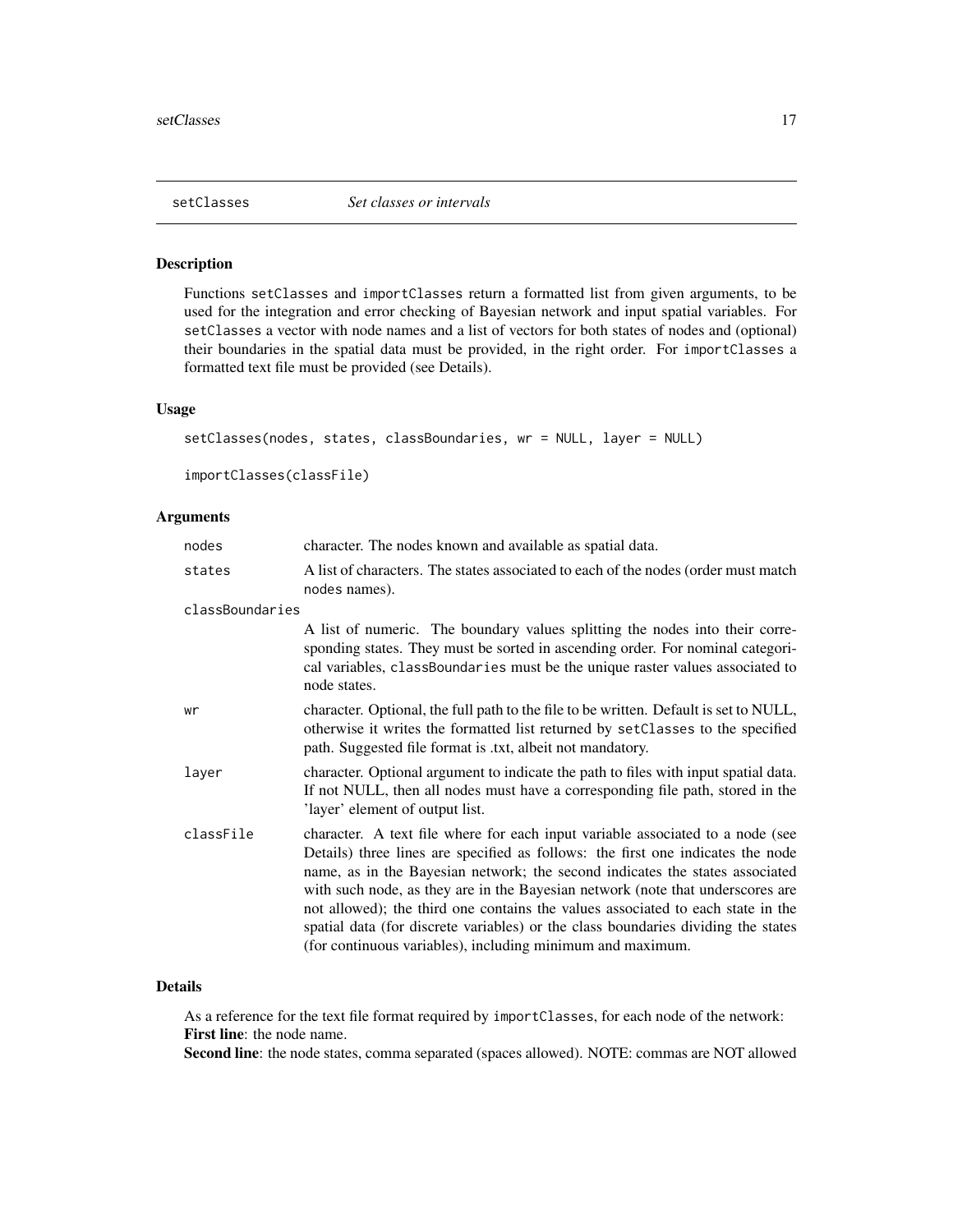#### inside the state names.

Third line: interval values from the spatial data associated to the states (integer values for discrete data; interval boundaries, including endpoints, for continuous data). The same exact order as node states is required.

#### For example:

```
CurrentLULC
forest,other,arable
2,1,3
Slope
flat, moderate, steep
-Inf,1,7,Inf
LegalStatus
public,private,protected
4,3,1
```
It is possible to write the formatted file automatically using setClasses, by setting argument wr as path to the text file to be created.

#### Value

A formatted list, specifying states break values for continuous nodes and integer values for categorical nodes.

#### See Also

[dataDiscretize](#page-6-1)

#### Examples

```
## Load classes from external formatted text file
# Not run: importClasses('LUclasses.txt')
raw = system.file("extdata/LUclasses.txt", package = "bnspatial")
importClasses(raw)
```
## Same as:

```
setClasses(c('Slope', 'CurrentLULC', 'LegalStatus'), list(c('flat', 'moderate', 'steep'),
c('forest', 'arable', 'other'), c('public', 'private', 'protected')),
list(c(-Inf, 0, 5, Inf), c(2, 3, 1), (c(4, 3, 1))))
```
<span id="page-17-0"></span>